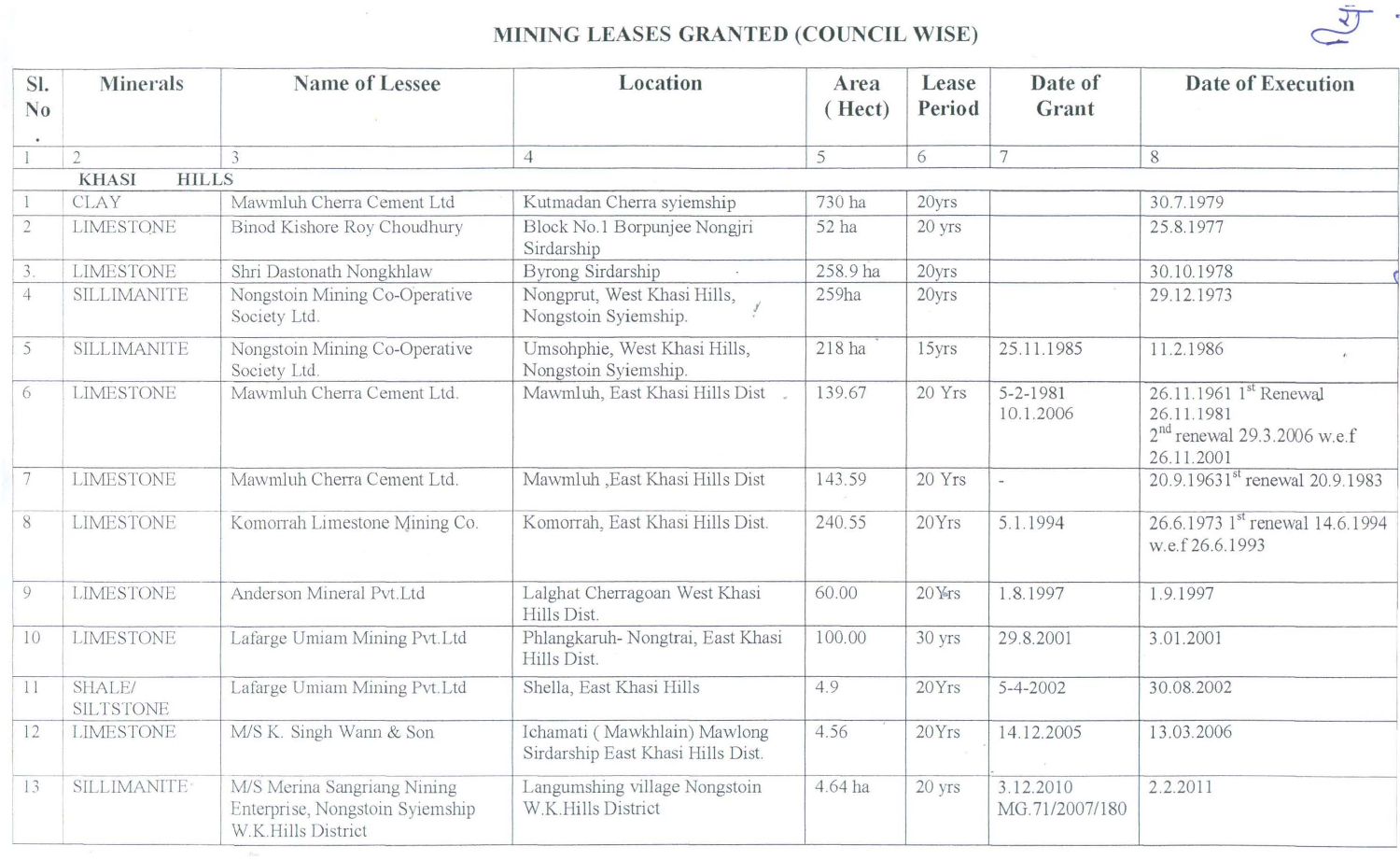**GAROHILLS** 

| SI.<br>N <sub>0</sub> | Minerals      | Name of Leasee                                | Location                                    | Area    | Period | Date of<br>Grant | Date of Execution |
|-----------------------|---------------|-----------------------------------------------|---------------------------------------------|---------|--------|------------------|-------------------|
|                       | LIMESTONE     | Virgo Cement Ltd.                             | Darang-E-Raning West<br>Garo<br>Hills Dist. | 86.00   | 20Yrs  | 17.8.1985        | 17.1.1986         |
|                       | LIMESTONE     | Meghalaya Industrial Dev.<br>Corporation Ltd. | Siju South Garo Hills Dist                  | 384.00  | 20Yrs  | 12.3.1990        | 27.11.1990        |
|                       | COAL/FIRECLAY | Coal India Ltd.                               | Nangwalbibra South Garo Hills               | 2500.00 | 20Yrs  | 19.10.1987       | 19.3.1988         |

 $\langle \phi \rangle$